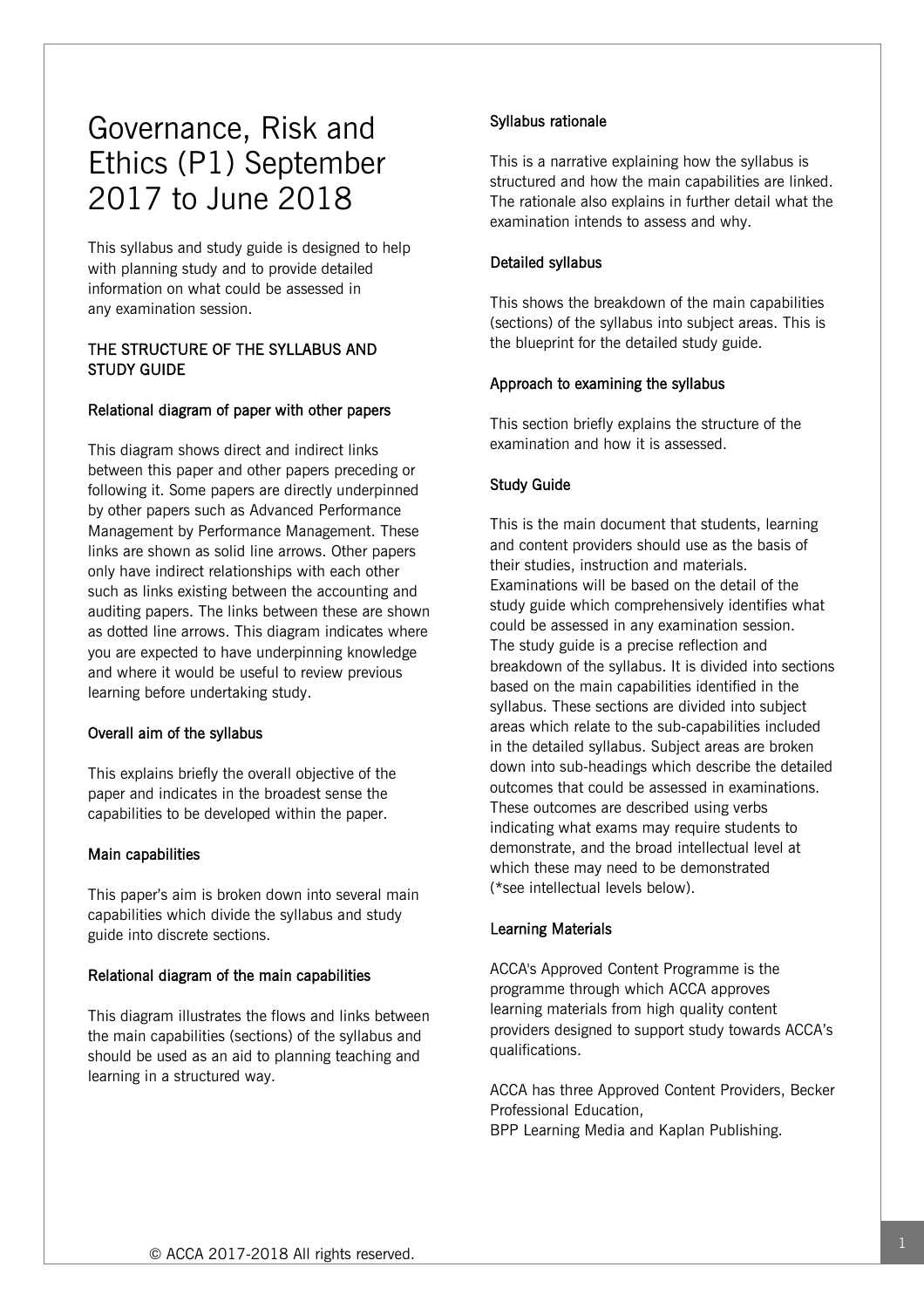For information about ACCA's Approved Content Providers please go to ACCA's Content Provider Directory.

The Directory also lists materials by other publishers, these materials have not been quality assured by ACCA but may be helpful if used in conjunction with approved learning materials or for variant exams where no approved content is available. You will also find details of Additional Reading suggested by the examining teams and this may be a useful supplement to approved learning materials.

ACCA's Content Provider Directory can be found here –

> *<sup>H</sup>* [http://www.accaglobal.com/uk/en/student/acca](http://www.accaglobal.com/uk/en/student/acca-qual-student-journey/study-revision/learning-providers/alp-content.html)[qual-student-journey/study-revision/learning](http://www.accaglobal.com/uk/en/student/acca-qual-student-journey/study-revision/learning-providers/alp-content.html)[providers/alp-content.html](http://www.accaglobal.com/uk/en/student/acca-qual-student-journey/study-revision/learning-providers/alp-content.html)

Relevant articles are also published in Student Accountant and available on the ACCA website.

# INTELLECTUAL LEVELS

The syllabus is designed to progressively broaden and deepen the knowledge, skills and professional values demonstrated by the student on their way through the qualification.

The specific capabilities within the detailed syllabuses and study guides are assessed at one of three intellectual or cognitive levels:

Level 1: Knowledge and comprehension Level 2: Application and analysis Level 3: Synthesis and evaluation

Very broadly, these intellectual levels relate to the three cognitive levels at which the Knowledge module, the Skills module and the Professional level are assessed.

Each subject area in the detailed study guide included in this document is given a 1, 2, or 3 superscript, denoting intellectual level, marked at the end of each relevant line. This gives an indication of the intellectual depth at which an area could be assessed within the examination. However, while level 1 broadly equates with the Knowledge module, level 2 equates to the Skills module and level 3 to the Professional level, some lower level skills can continue to be assessed as the student

progresses through each module and level. This reflects that at each stage of study there will be a requirement to broaden, as well as deepen capabilities. It is also possible that occasionally some higher level capabilities may be assessed at lower levels.

## LEARNING HOURS AND EDUCATION **RECOGNITION**

The ACCA qualification does not prescribe or recommend any particular number of learning hours for examinations because study and learning patterns and styles vary greatly between people and organisations. This also recognises the wide diversity of personal, professional and educational circumstances in which ACCA students find themselves.

As a member of the International Federation of Accountants, ACCA seeks to enhance the education recognition of its qualification on both national and international education frameworks, and with educational authorities and partners globally. In doing so, ACCA aims to ensure that its qualifications are recognized and valued by governments, regulatory authorities and employers across all sectors. To this end, ACCA qualifications are currently recognized on the education frameworks in several countries. Please refer to your national education framework regulator for further information.

Each syllabus contains between 23 and 35 main subject area headings depending on the nature of the subject and how these areas have been broken down.

#### GUIDE TO EXAM STRUCTURE

The structure of examinations varies within and between modules and levels.

The Fundamentals level examinations contain 100% compulsory questions to encourage candidates to study across the breadth of each syllabus.

The Knowledge module is assessed by equivalent two-hour paper based and computer based examinations.

The Corporate and Business Law (F4)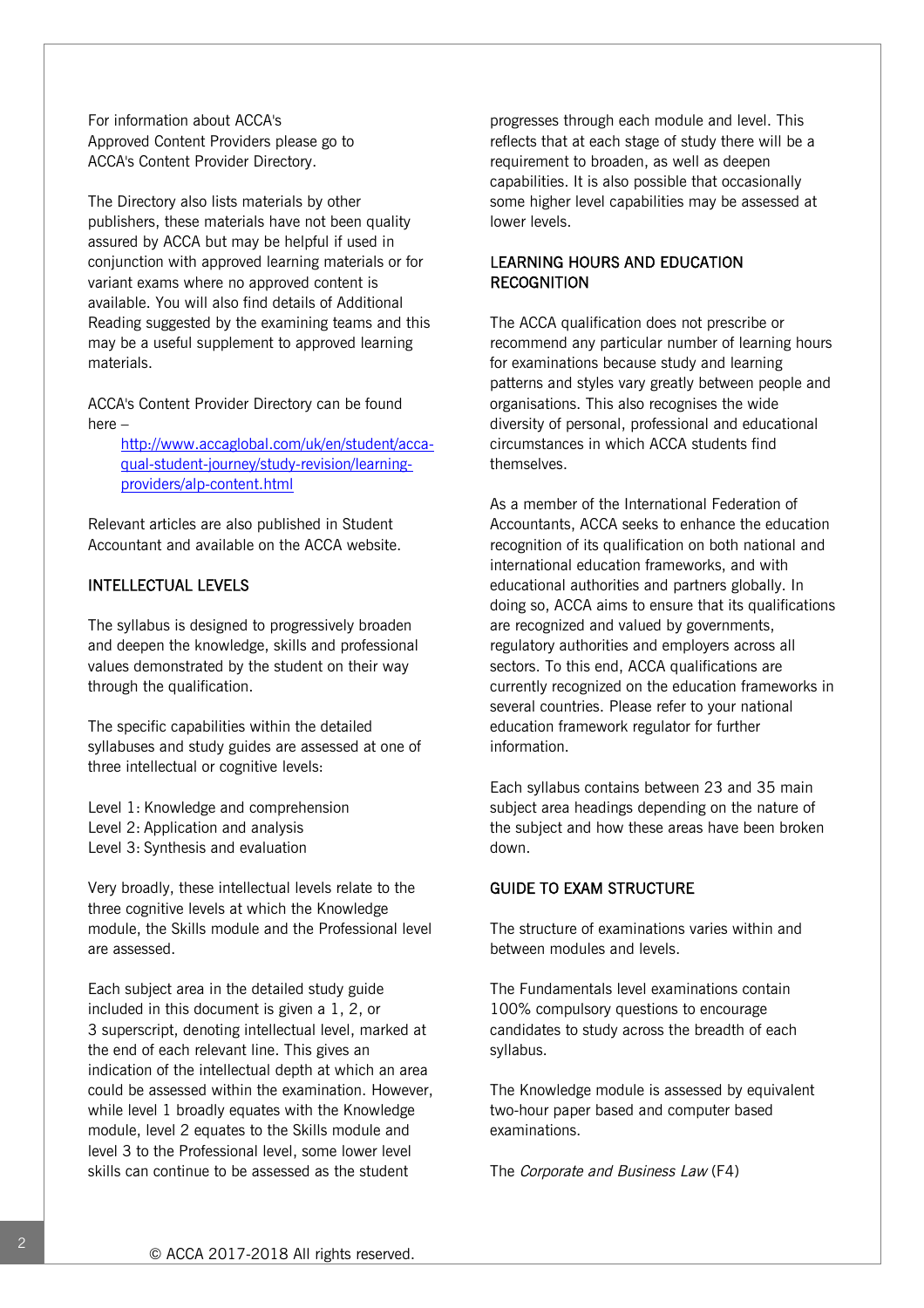paper is a two- hour objective test examination which is also available as a computer based exams for English and Global variants, as well as paper based for all variants.

The skills module examinations F5-F9 contain a mix of objectives and longer type questions with a duration of three hours for 100 marks.\* These are available as computer-based and paper-based exams. In the computer-based exams there may be instances where we have extra content for the purposes of ongoing quality assurance and security.

\* For paper-based exams there is an extra 15 minutes to reflect the manual effort required.

The Professional level papers are all of three hours 15 minutes duration and, all contain two sections. Section A is compulsory, but there will be some choice offered in Section B.

ACCA has removed the restriction relating to reading and planning time, so that while the time considered necessary to complete these exams remains at 3 hours, candidates may use the additional 15 minutes as they choose. ACCA encourages students to take time to read questions carefully and to plan answers but once the exam time has started, there are no additional restrictions as to when candidates may start writing in their answer books.

Time should be taken to ensure that all the information and exam requirements are properly read and understood.

The Essentials module papers all have a Section A containing a major case study question with all requirements totalling 50 marks relating to this case. Section B gives students a choice of two from three 25 mark questions.

Section A of both the P4 and P5 Options papers contain one 50 mark compulsory question, and Section B will offer a choice of two from three questions each worth 25 marks each.

Section A of each of the P6 and P7 Options papers contains 60 compulsory marks from two questions; question 1 attracting 35 marks, and question 2 attracting 25 marks. Section B of both these Options papers will offer a choice of two from three questions, with each question attracting 20 marks.

All Professional level exams contain four professional marks.

The pass mark for all ACCA Qualification examination papers is 50%.

#### GUIDE TO EXAMINATION ASSESSMENT

ACCA reserves the right to examine anything contained within the study guide at any examination session. This includes knowledge, techniques, principles, theories, and concepts as specified.

For the financial accounting, audit and assurance, law and tax papers except where indicated otherwise, ACCA will publish examinable documents once a year to indicate exactly what regulations and legislation could potentially be assessed within identified examination sessions..

For paper based examinations regulation *issued* or legislation *passed* on or before  $31<sup>st</sup>$  August annually, will be examinable from  $1<sup>st</sup>$  September of the following year to  $31<sup>st</sup>$  August  $<sup>t</sup>$  of the year after that.</sup> Please refer to the examinable documents for the paper (where relevant) for further information.

Regulation issued or legislation passed in accordance with the above dates may be examinable even if the *effective* date is in the future.

The term issued or passed relates to when regulation or legislation has been formally approved.

The term effective relates to when regulation or legislation must be applied to an entity transactions and business practices.

The study guide offers more detailed guidance on the depth and level at which the examinable documents will be examined. The study guide should therefore be read in conjunction with the examinable documents list.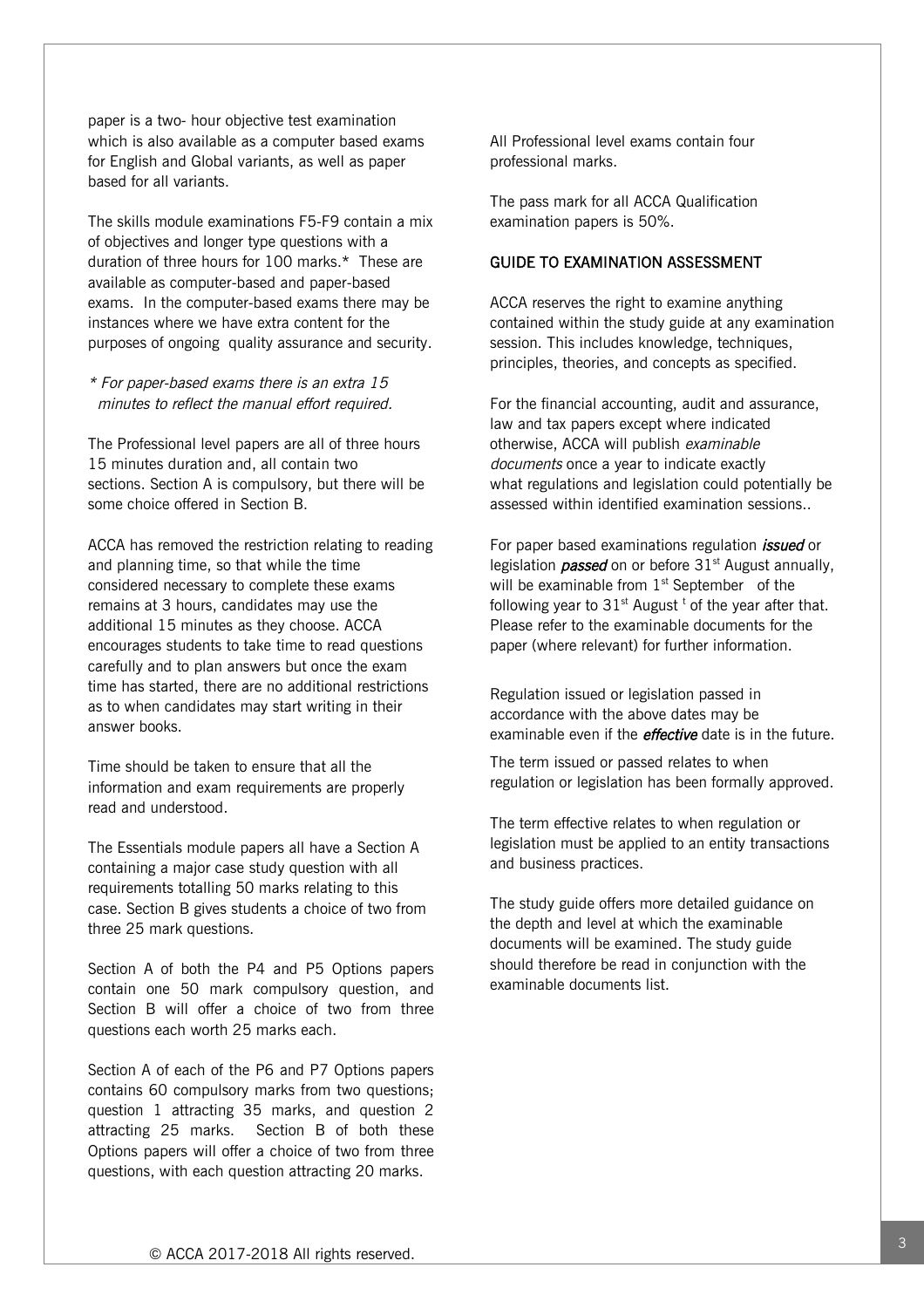

### AIM

To apply relevant knowledge, skills and exercise professional judgement in carrying out the role of the accountant relating to governance, internal control, compliance and the management of risk within an organisation, in the context of an overall ethical framework.

#### MAIN CAPABILITIES

On successful completion of this paper, candidates should be able to:

- A Define governance and explain its function in the effective management and control of organisations and of the resources for which they are accountable
- B Evaluate the Professional Accountant's role in internal control, review and compliance
- C Explain the role of the accountant in identifying and assessing risk
- D Explain and evaluate the role of the accountant in controlling and mitigating risk
- E Demonstrate the application of professional values and judgement through an ethical framework that is in the best interests of society and the profession, in compliance with relevant professional codes, laws and regulations.

#### RELATIONAL DIAGRAM OF MAIN CAPABILITIES

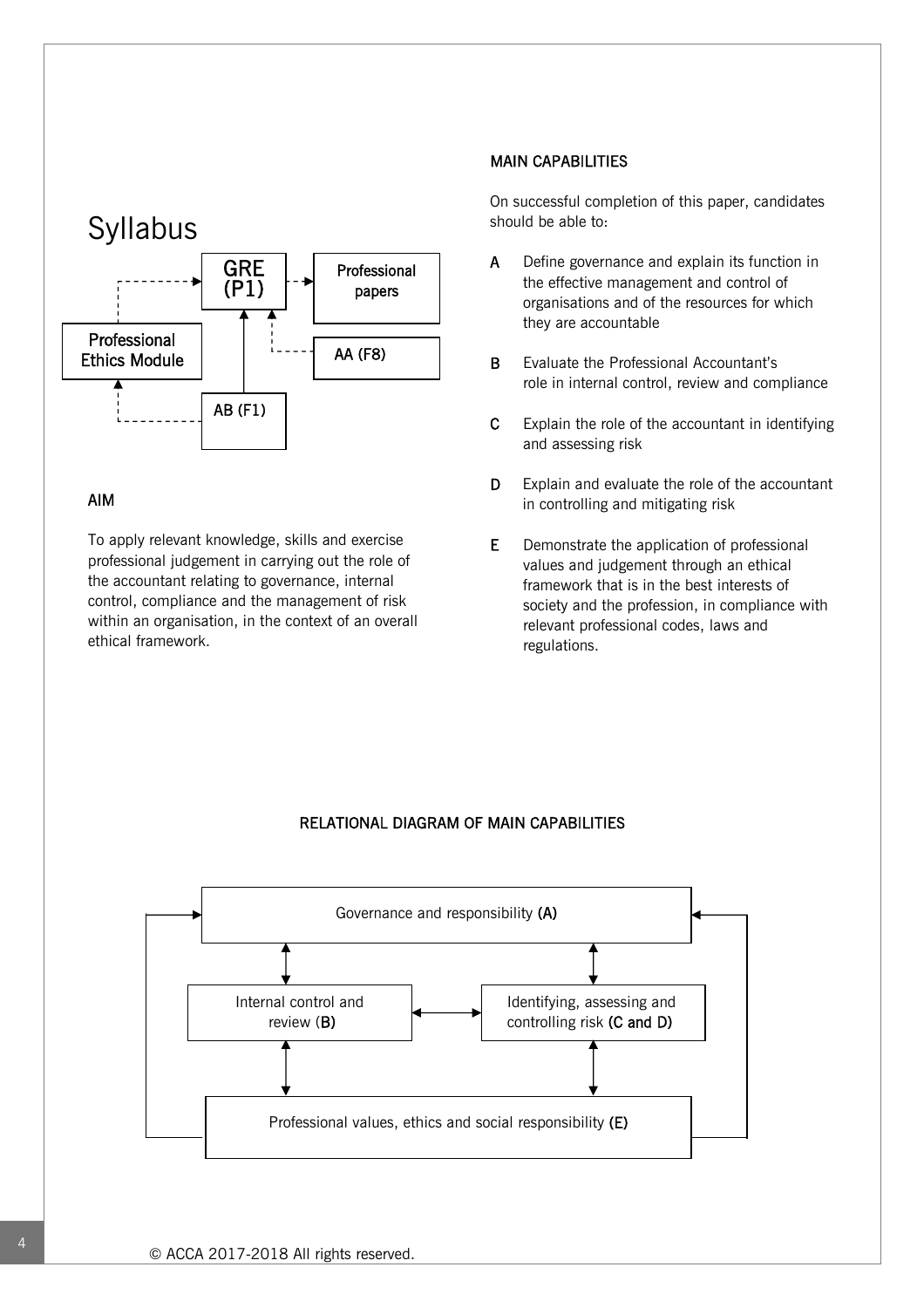#### RATIONALE

The syllabus for Paper P1, Governance, Risk and Ethics, acts as the gateway syllabus into the professional level. It sets the other Essentials and Options papers into a wider professional, organisational, and societal context.

The syllabus assumes essential technical skills and knowledge acquired at the Fundamentals level where the core technical capabilities will have been acquired, and where ethics, corporate governance, internal audit, control, and risk will have been introduced in a subject-specific context.

The GRE syllabus begins by examining the whole area of governance within organisations in the broad context of the agency relationship. This aspect of the syllabus focuses on the respective roles and responsibilities of directors and officers to organisational stakeholders and of accounting and auditing as support and control functions.

The syllabus then explores internal review, control, and feedback to implement and support effective governance, including compliance issues related to decision-making and decision-support functions. The syllabus also examines the whole area of identifying, assessing, and controlling risk as a key aspect of responsible management.

Finally, the syllabus covers personal and professional ethics, ethical frameworks – and professional values – as applied in the context of the accountant's duties and as a guide to appropriate professional behaviour and conduct in a variety of situations.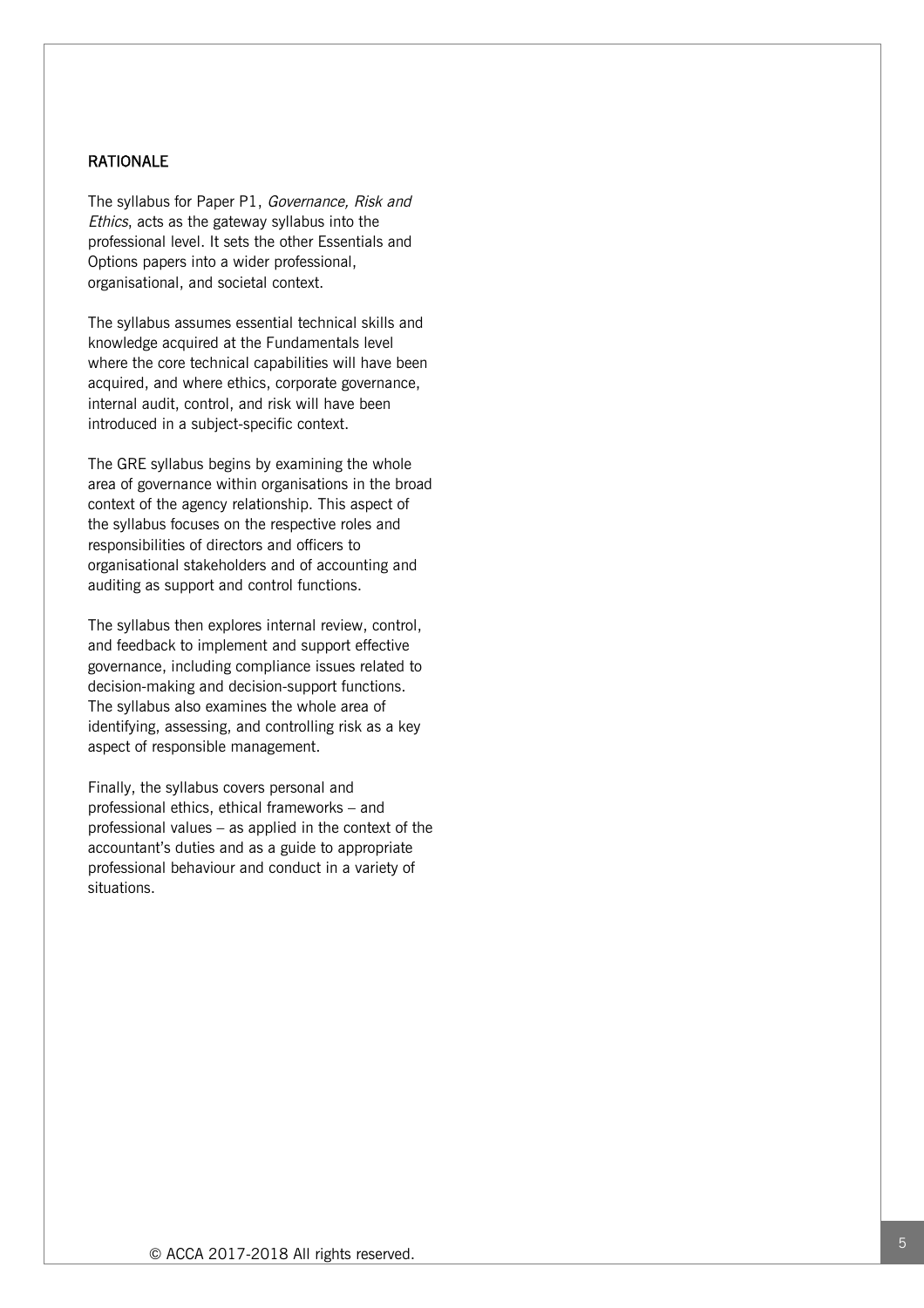#### DETAILED SYLLABUS

#### A Governance and responsibility

- 1. The scope of governance
- 2. Agency relationships and theories
- 3. The board of directors
- 4. Board committees
- 5. Directors' remuneration
- 6. Different approaches to corporate governance
- 7. Corporate governance and corporate social responsibility
- 8. Governance: reporting and disclosure
- 9. Public sector governance

### B Internal control and review

- 1. Management control systems in corporate governance
- 2. Internal control, audit and compliance in corporate governance
- 3. Internal control and reporting
- 4. Management information in audit and internal control

#### C Identifying and assessing risk

- 1. Risk and the risk management process
- 2. Categories of risk
- 3. Identification, assessment and measurement of risk

## D Controlling risk

- 1. Targeting and monitoring risk
- 2. Methods of controlling and reducing risk
- 3. Risk avoidance, retention and modelling

## E Professional values, ethics and social responsibility

- 1. Ethical theories
- 2. Different approaches to ethics and social responsibility
- 3. Professions and the public interest
- 4. Professional practice and codes of ethics
- 5. Conflicts of interest and the consequences of unethical behaviour
- 6. Ethical characteristics of professionalism
- 7. Social and environmental issues in the conduct of business and of ethical behaviour

## APPROACH TO EXAMINING THE SYLLABUS

The syllabus is assessed by a three-hour 15 minutes examination

The examination paper will be structured in two sections. Section A will be based on a case study style question comprising a compulsory 50 mark question, with requirements based on several parts with all parts relating to the same case information. The case study will usually assess a range of subject areas across the syllabus and will require the candidate to demonstrate high level capabilities to evaluate, relate and apply the information in the case study to several of the requirements.

Section B comprises three questions of 25 marks each, of which candidates must answer two. These questions will be more likely to assess a range of discrete subject areas from the main syllabus section headings, but may require application, evaluation and the synthesis of information contained within short scenarios in which some requirements may need to be contextualised.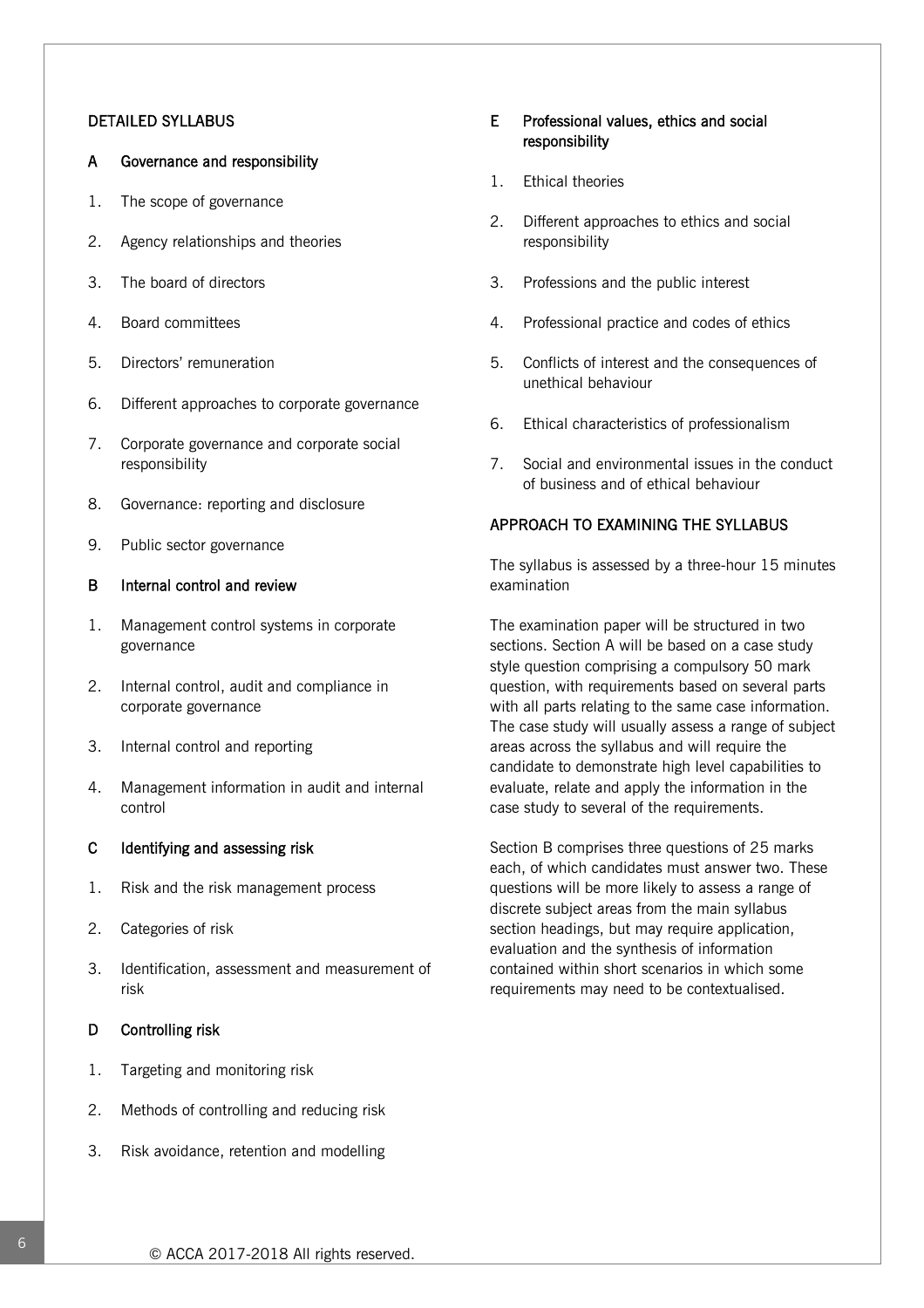# Study Guide

# A GOVERNANCE AND RESPONSIBILITY

## 1. The scope of governance

- a) Define and explain the meaning of corporate governance.[2]
- b) Explain, and analyse the issues raised by the development of the joint stock company as the dominant form of business organisation and the separation of ownership and control over business activity.<sup>[3]</sup>
- c) Analyse the purposes and objectives of corporate governance in the public and private sectors.<sup>[2]</sup>
- d) Explain, and apply in context of corporate governance, the key underpinning concepts  $of: [3]$ 
	- i) fairness
	- ii) openness/transparency
	- iii) innovation
	- iv) scepticism
	- iii) independence
	- iv) probity/honesty
	- v) responsibility
	- vi) accountability
	- vii) reputation
	- viii)judgment
	- ix) integrity
- e) Explain and assess the major areas of organisational life affected by issues in corporate governance.<sup>[3]</sup>
	- i) duties of directors and functions of the board (including setting a responsible 'tone' from the top and being accountable for the performance and impacts of the organisation)
	- ii) the composition and balance of the board (and board committees)
	- iii) relevance and reliabilityof corporate reporting and external auditing
	- iv) directors' remuneration and rewards
	- v) responsibility of the board for risk management systems and internal control
	- vi) the rights and responsibilities of shareholders, including institutional investors
- vii) corporate social responsibility and business ethics.
- f) Compare, and distinguish between public, private and non-governmental organisations (NGO) sectors with regard to the issues raised by, and scope of, governance.<sup>[3]</sup>
- g) Explain and evaluate the roles, interests and claims of, the internal parties involved in corporate governance.<sup>[3]</sup>
	- i) Directors
	- ii) Company secretaries
	- iii) Sub-board management
	- iv) Employee representatives (e.g. trade unions)
- h) Explain and evaluate the roles, interests and claims of, the external parties involved in corporate governance.<sup>[3]</sup>
	- i) Shareholders (including shareholders' rights and responsibilities)
	- ii) Auditors
	- iii) Regulators
	- iv) Government
	- v) Stock exchanges
	- vi) Small investors (and minority rights)
	- vii) Institutional investors (see also next point)
- i) Analyse and discuss the role and influence of institutional investors in corporate governance systems and structures, for example the roles and influences of pension funds, insurance companies and mutual funds.<sup>[2]</sup>

# 2. Agency relationships and theories

- a) Define and explore agency theory.<sup>[2]</sup>
- b) Define and explain the key concepts in agency theory.[2]
	- i) Agents
	- ii) Principals
	- iii) Agency
	- iv) Agency costs
	- v) Accountability
	- vi) Fiduciary responsibilities
	- vii) Stakeholders
- c) Explain and explore the nature of the principalagent relationship in the context of corporate governance.[3]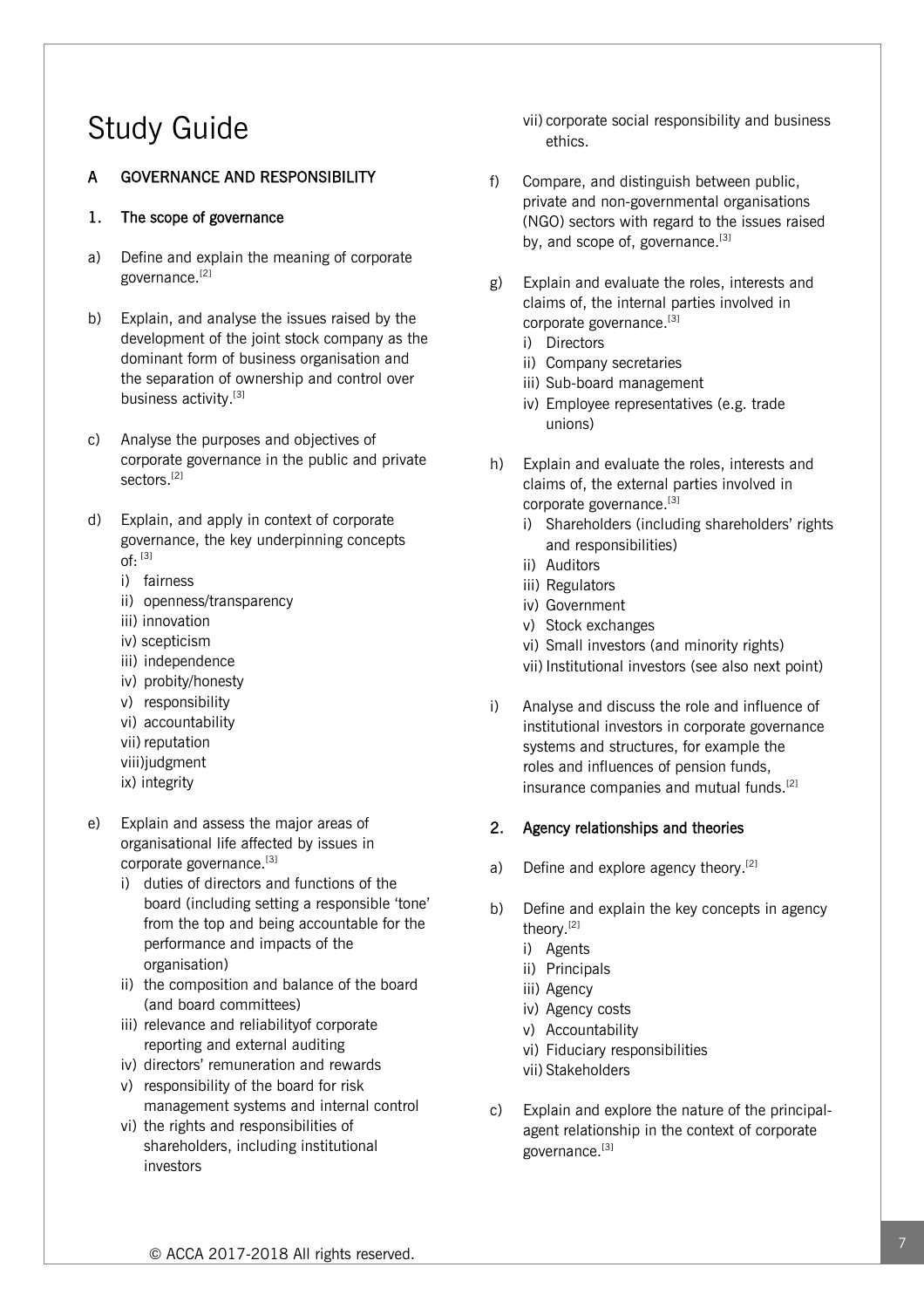- d) Analyse and critically evaluate the nature of agency accountability in agency relationships.<sup>[3]</sup>
- e) Explain and analyse the following other theories used to explain aspects of the agency relationship.[2]
	- i) Transaction costs theory
	- ii) Stakeholder theory

### 3. The board of directors

- a) Explain and evaluate the roles and responsibilities of boards of directors.[3]
- b) Describe, distinguish between and evaluate the cases for and against, unitary and two-tier board structures.<sup>[3]</sup>
- c) Describe the characteristics, board composition and types of, directors (including defining executive and non-executive directors (NED).<sup>[2]</sup>
- d) Describe and assess the purposes, roles and responsibilities of NEDs.[3]
- e) Describe and analyse the general principles of legal and regulatory frameworks within which directors operate on corporate boards:<sup>[2]</sup>
	- i) legal rights and responsibilities,
	- ii) time-limited appointments
	- iii) retirement by rotation,
	- iv) service contracts,
	- v) removal,
	- vi) disqualification

vii) conflict and disclosure of interests

- viii)insider dealing/trading
- f) Define, explore and compare the roles of the chief executive officer and company chairman.[3]
- g) Describe and assess the importance and execution of, induction and continuing professional development of directors on boards of directors<sup>[3]</sup>
- h) Explain and analyse the frameworks for assessing the performance of boards and individual directors (including NEDs) on boards.[2]
- i) Explain the meanings of 'diversity' and critically evaluate issues of diversity on boards

of directors.<sup>[3]</sup>

## 4. Board committees

- a) Explain and assess the importance, roles and accountabilities of, board committees in corporate governance.<sup>[3]</sup>
- b) Explain and evaluate the role and purpose of the following committees in effective corporate governance:[3]
	- i) Remuneration committees
	- ii) Nominations committees
	- iii) Risk committees.
	- iv) Audit committees

## 5. Directors' remuneration

- a) Describe and assess the general principles of remuneration.<sup>[3]</sup>
	- i) purposes
	- ii) components
	- iii) links to strategy
	- iv) links to labour market conditions.
- b) Explain and assess the effect of various components of remuneration packages on directors' behaviour. [3]
	- i) basic salary
	- ii) performance related
	- iii) shares and share options
	- iv) loyalty bonuses
	- v) benefits in kind
	- vi) pension benefits
- c) Explain and analyse the legal, ethical, competitive and regulatory issues associated with directors' remuneration.<sup>[3]</sup>

### 6. Different approaches to corporate governance

- a) Describe and compare the essentials of 'rules' and 'principles' based approaches to corporate governance. Includes discussion of 'comply or explain'.<sup>[3]</sup>
- b) Describe and analyse the different models of business ownership that influence different governance regimes (e.g. family firms versus joint stock company-based models).<sup>[2]</sup>
- c) Describe and critically evaluate the reasons behind the development and use of codes of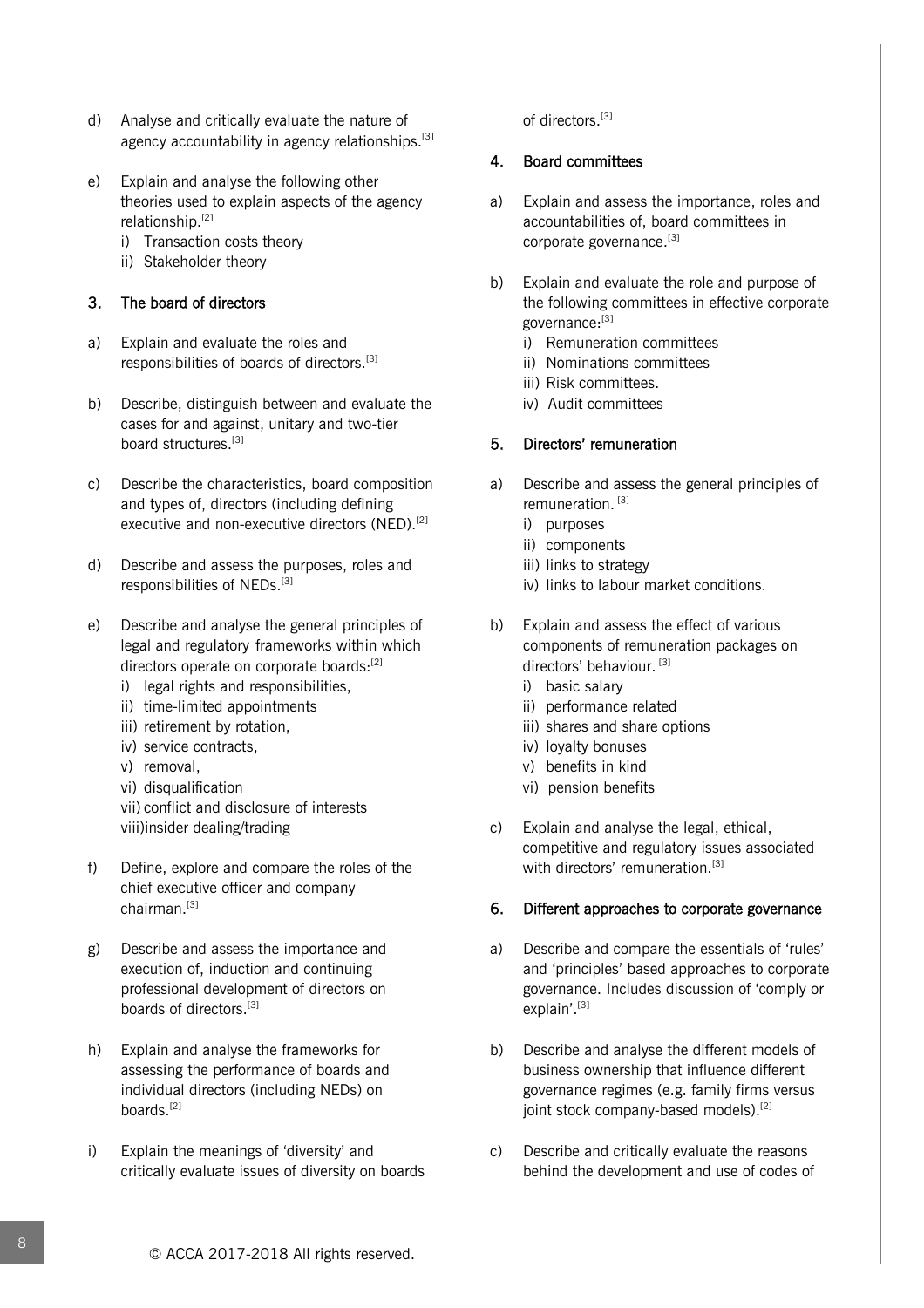practice in corporate governance (acknowledging national differences and convergence).<sup>[3]</sup>

- d) Explain and briefly explore the development of corporate governance codes in principles-based jurisdictions.<sup>[2]</sup>
	- i) impetus and background
	- ii) major corporate governance codes
	- iii) effects of
- e) Explain and explore the Sarbanes-Oxley Act (2002) as an example of a rules-based approach to corporate governance.<sup>[2]</sup>
	- i) impetus and background
	- ii) main provisions/contents
	- iii) effects of
- f) Describe and explore the objectives, content and limitations of, corporate governance codes intended to apply to multiple national jurisdictions.<sup>[2]</sup>
	- i) Organisation for economic cooperation and development (OECD) Report (2004)
	- ii) International corporate governance network (ICGN) Report (2005)

# 7. Corporate governance and corporate social responsibility

- a) Explain and explore social responsibility in the context of corporate governance.<sup>[2]</sup>
- b) Discuss and critically assess the concept of stakeholder power and interest using the Mendelow model and how this can affect strategy and corporate governance.<sup>[3]</sup>
- c) Analyse and evaluate issues of 'ownership,' 'property' and the responsibilities of ownership in the context of shareholding. $[3]$
- d) Explain the concept of the organisation as a corporate citizen of society with rights and responsibilities.[3]

# 8. Governance: reporting and disclosure

a) Explain and assess the general principles of disclosure and communication with shareholders.<sup>[3]</sup>

- b) Explain and analyse 'best practice' corporate governance disclosure requirements.[2]
- c) Define and distinguish between mandatory and voluntary disclosure of corporate information in the normal reporting cycle.<sup>[2]</sup>
- d) Explain and explore the nature of, and reasons and motivations for, voluntary disclosure in a principles-based reporting environment (compared to, for example, the reporting regime in the USA).<sup>[3]</sup>
- e) Explain and analyse the purposes of the annual general meeting and extraordinary general meetings for information exchange between board and shareholders.<sup>[2]</sup>
- f) Describe and assess the role of proxy voting in corporate governance.<sup>[3]</sup>.

## 9. Public sector governance

- a) Describe, compare and contrast public sector, private sector, charitable status and nongovernmental (NGO and quasi-NGOs) forms of organisation, including purposes and objectives, performance, ownership and stakeholders (including lobby groups) $^{[2]}$
- b) Describe, compare and contrast the different types of public sector organisations at subnational, national and supranational level<sup>[2]</sup>
- c) Assess and evaluate the strategic objectives, leadership and governance arrangements specific to public sector organisations as contrasted with private sector<sup>[3]</sup>.
- d) Discuss and assess the nature of democratic control, political influence and policy implementation in public sector organisations including the contestable nature of public sector policy<sup>[3]</sup>.
- e) Discuss obligations of the public sector organisations to meet the economy, effectiveness, efficiency (3 E's) criteria and promote public value<sup>[3]</sup>.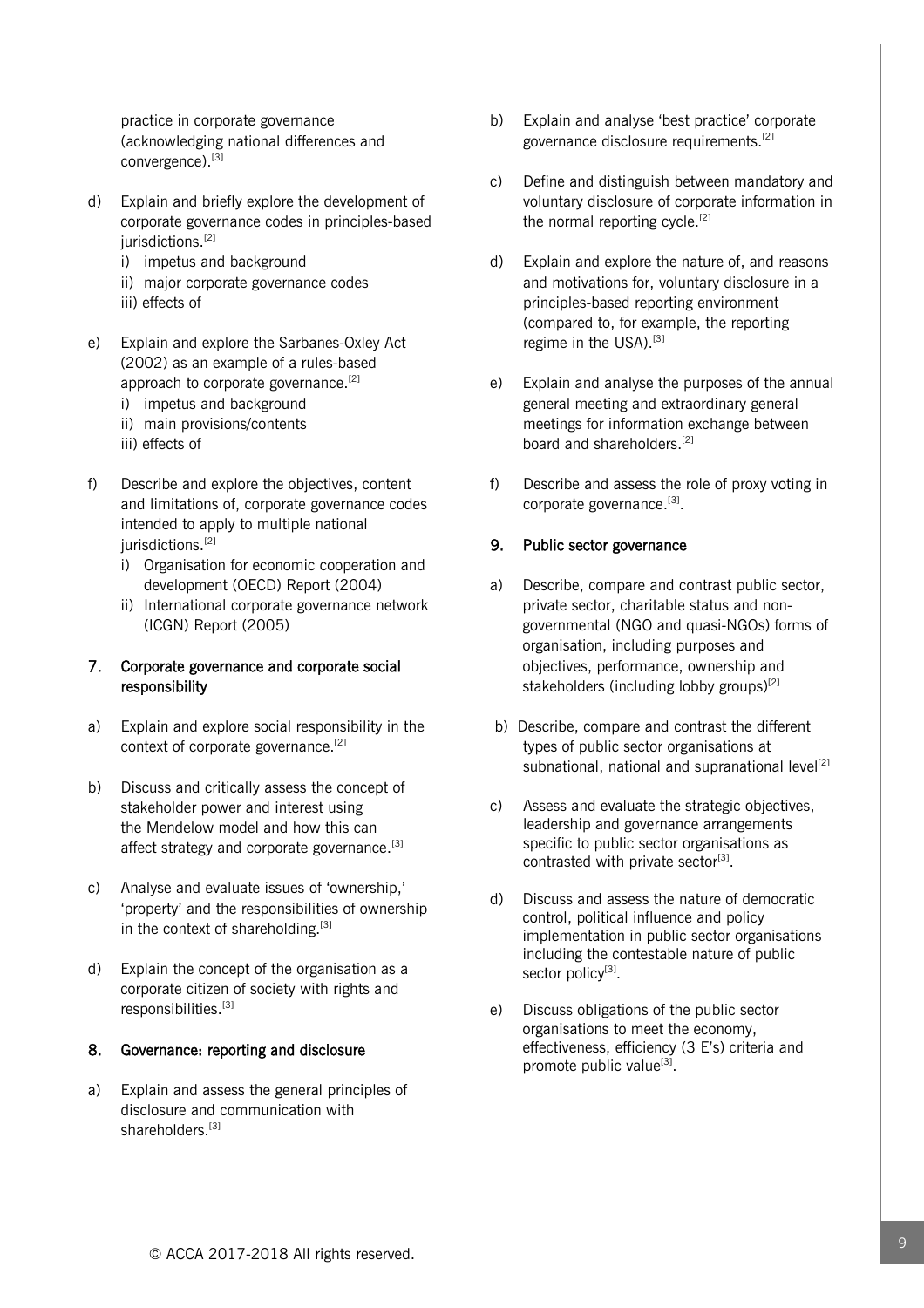#### B INTERNAL CONTROL AND REVIEW

- 1. Management control systems in corporate governance
- a) Define and explain internal management control.[2]
- b) Explain and explore the importance of internal control and risk management in corporate governance.[3]
- c) Describe the objectives of internal control systems and how they can help prevent fraud and error.<sup>[2]</sup>
- d) Identify, explain and evaluate the corporate governance and executive management roles in risk management (in particular the separation between responsibility for ensuring that adequate risk management systems are in place and the application of risk management systems and practices in the organisation).<sup>[3]</sup>
- e) Identify and assess the importance of the elements or components of internal control systems.<sup>[3]</sup>

#### 2. Internal control, audit and compliance in corporate governance

- a) Describe the function and importance of internal audit.<sup>[1]</sup>
- b) Explain, and discuss the importance of, auditor independence in all client-auditor situations (including internal audit).[3]
- c) Explain, and assess the nature and sources of risks to, auditor independence. Assess the hazard of auditor capture.<sup>[3]</sup>
- d) Explain and evaluate the importance of compliance and the role of the internal audit function in internal control<sup>[3]</sup>
- e) Explore and evaluate the effectiveness of internal control systems.<sup>[3]</sup>
- f) Describe and analyse the work of the internal audit committee in overseeing the internal audit function.<sup>[2]</sup>

g) Explain and explore the importance and characteristics of, the audit committee's relationship with external auditors.<sup>[2]</sup>

#### 3. Internal control and reporting

- a) Describe and assess the need to report on internal controls to shareholders.<sup>[3]</sup>
- b) Describe the content of a report on internal control and audit.<sup>[2]</sup>
- c) Explain and assess how internal controls underpin and provide information for accurate financial reporting.[3]

#### 4. Management information in audit and internal control

- a) Explain and assess the need for adequate information flows to management for the purposes of the management of internal control and risk.<sup>[3]</sup>
- b) Evaluate the qualities and characteristics of information required in internal control and risk management and monitoring.<sup>[3]</sup>

#### C IDENTIFYING AND ASSESSING RISK

#### 1. Risk and the risk management process

- a) Define and explain risk in the context of corporate governance.<sup>[2]</sup>
- b) Define and describe management responsibilities in risk management.<sup>[2]</sup>
- c) Explain the dynamic nature of risk assessment.<sup>[2]</sup>
- d) Explain the importance and nature of management responses to changing risk assessments.<sup>[2]</sup>
- e) Explain risk appetite and how this affects risk policy.<sup>[2]</sup>

#### 2. Categories of risk

a) Define and compare (distinguish between) strategic and operational risks.<sup>[2]</sup>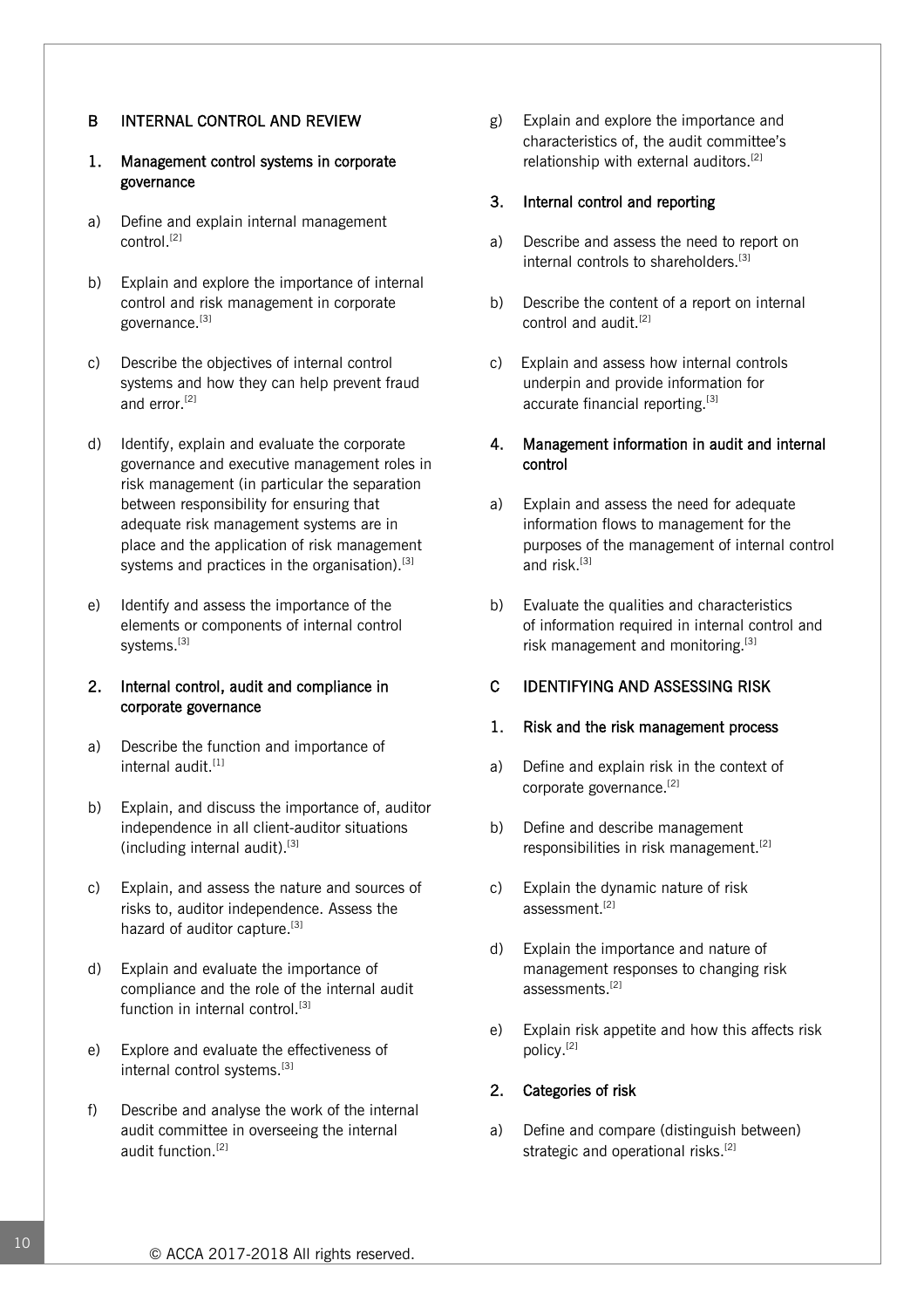- b) Define and explain the sources and impacts of common business risks.[2]
	- i) market
	- ii) credit
	- iii) liquidity
	- iv) technological
	- v) legal
	- vi) health, safety and environmental
	- vii) reputation
	- viii)business probity
	- ix) derivatives
- c) Describe and evaluate the nature and importance of business and financial risks.<sup>[3]</sup>
- d) Recognise and analyse the sector or industry specific nature of many business risks.<sup>[2]</sup>
- 3. Identification, assessment and measurement of risk
- a) Identify, and assess the impact upon, the stakeholders involved in business risk.<sup>[3]</sup>
- b) Explain and analyse the concepts of assessing the severity and probability of risk events.[2]
- c) Describe and evaluate a framework for board level consideration of risk.<sup>[3]</sup>
- d) Describe the process of and importance of, externally reporting on internal control and risk.[2]
- e) Explain the sources, and assess the importance of, accurate information for risk management.<sup>[3]</sup>
- f) Explain and assess the ALARP (as low as reasonably practicable) principle in risk assessment and how this relates to severity and probability.<sup>[3]</sup>
- g) Evaluate the difficulties of risk perception including the concepts of objective and subjective risk perception.<sup>[3]</sup>
- h) Explain and evaluate the concepts of related and correlated risk factors.<sup>[3]</sup>

# D CONTROLLING AND MANAGING RISK

# 1. Targeting and monitoring of risk

- a) Explain and assess the role of a risk manager in identifying and monitoring risk. $[3]$
- b) Explain and evaluate the role of the risk committee in identifying and monitoring risk.<sup>[3]</sup>
- c) Describe and assess the role of internal or external risk auditing in monitoring risk.<sup>[3]</sup>

# 2. Methods of controlling and reducing risk

- a) Explain the importance of risk awareness at all levels in an organisation.<sup>[2]</sup>
- b) Describe and analyse the concept of embedding risk in an organisation's systems and procedures.<sup>[3]</sup>
- c) Describe and evaluate the concept of embedding risk in an organisation's culture and values.<sup>[3]</sup>
- d) Explain and analyse the concepts of spreading and diversifying risk and when this would be appropriate.<sup>[2]</sup>
- e) Identify and assess how business organisations use policies and techniques to mitigate various types of business and financial risks.<sup>[3]</sup>

# 3. Risk avoidance, retention and modelling

- a) Explain, and assess the importance of, risk transference, avoidance, reduction and acceptance.<sup>[3]</sup>
- b) Explain and evaluate the different attitudes to risk and how these can affect strategy.<sup>[3]</sup>
- c) Explain and assess the necessity of incurring risk as part of competitively managing a business organisation.<sup>[3]</sup>
- d) Explain and assess attitudes towards risk and the ways in which risk varies in relation to the size, structure and development of an organisation<sup>[3]</sup>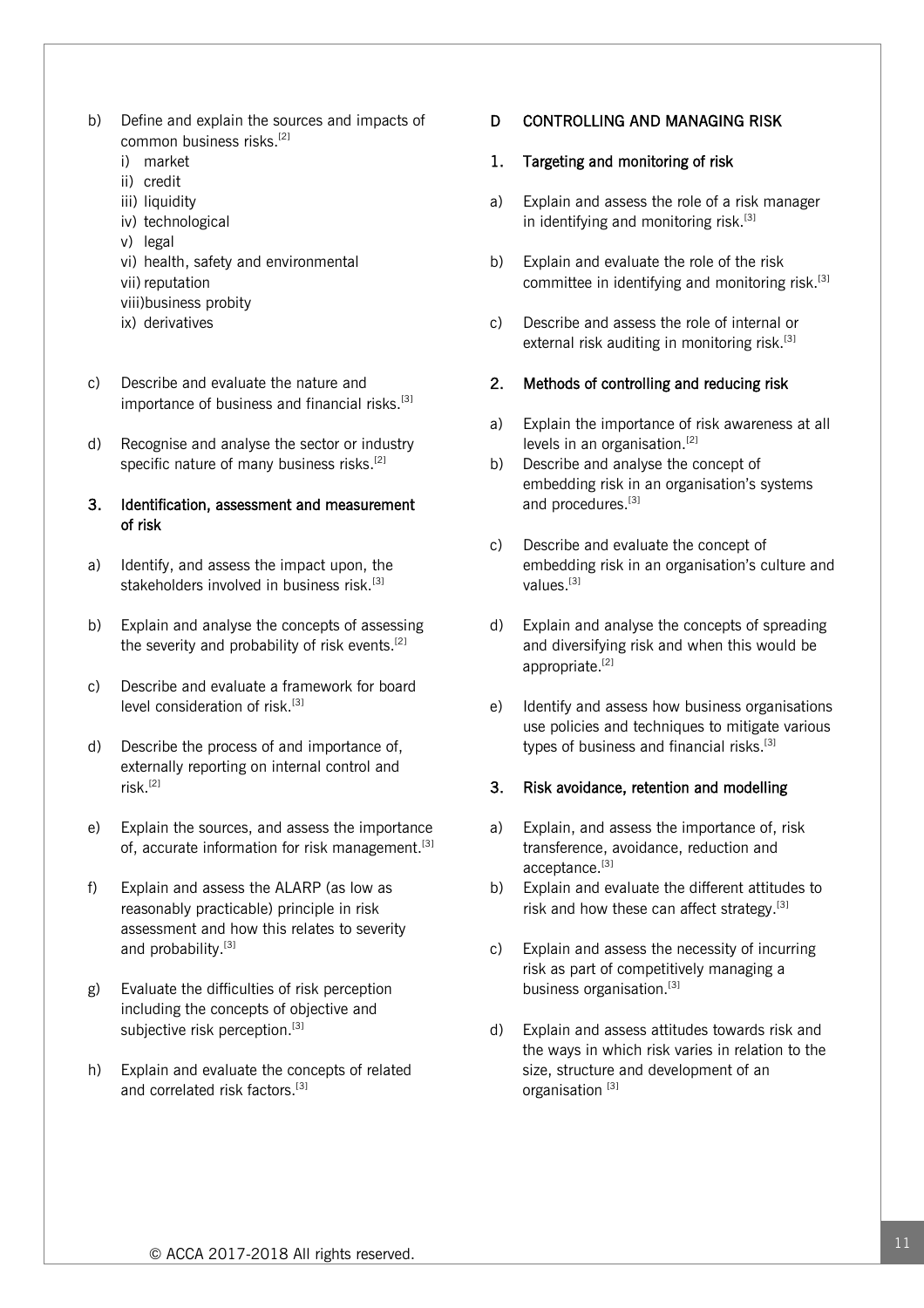### E PROFESSIONAL VALUES, ETHICS AND SOCIAL RESPONSIBILITY

## 1. Ethical theories

- a) Explain and distinguish between the ethical theories of relativism and absolutism.[2]
- b) Explain, in an accounting and governance context, Kohlberg's stages of human moral development.[3]
- c) Describe and distinguish between deontological and teleological/consequentialist approaches to ethics<sup>[2]</sup>
- d) Apply commonly used ethical decision-making models in accounting and professional contexts<sup>[2]</sup>
	- i) American Accounting Association model
	- ii) Tucker's 5-question model

### 2. Different approaches to ethics and social responsibility.

- a) Describe and evaluate Gray, Owen & Adams (1996) seven positions on social responsibility.[2]
- b)  $\frac{1}{2}$ Describe and evaluate other constructions of corporate and personal ethical stance:<sup>[2]</sup>
	- i) short-term shareholder interests
	- ii) long-term shareholder interests
	- iii) multiple stakeholder obligations
	- iv) shaper of society
- c) Describe and analyse the variables determining the cultural context of ethics and corporate social responsibility (CSR).<sup>[2]</sup>
- d) Explain and evaluate the concepts of 'CSR strategy' and 'strategic CSR' [2].

### 3. Professions and the public interest

- a) Explain and explore the nature of a 'profession' and 'professionalism'.[2]
- b) Describe and assess what is meant by 'the public interest'.[2]
- c) Describe the role of, and assess the widespread influence of, accounting as a profession in the organisational context.<sup>[3]</sup>
- d) Analyse the role of accounting as a profession in society.<sup>[2]</sup>
- e) Recognise accounting's role as a value-laden profession capable of influencing the distribution of power and wealth in society.<sup>[3]</sup>
- f) Describe and critically evaluate issues surrounding accounting and acting against the public interest.<sup>[3]</sup>

#### 4. Professional practice and codes of ethics

- a) Describe and explore the areas of behaviour covered by *corporate* codes of ethics.<sup>[3]</sup>
- b) Describe and assess the content of, and principles behind, professional codes of ethics.<sup>[3]</sup>
- c) Describe and assess the codes of ethics relevant to accounting professionals such as the IESBA (IFAC) or professional body codes.<sup>[3]</sup>

### 5. Conflicts of interest and the consequences of unethical behaviour

- a) Describe and evaluate issues associated with conflicts of interest and ethical conflict resolution.<sup>[3]</sup>
- b) Explain and evaluate the nature and impacts of ethical threats and safeguards.<sup>[3]</sup>
- c) Explain and explore how threats to independence can affect ethical behaviour.<sup>[3]</sup>
- d) Explain and explore 'bribery' and 'corruption' in the context of corporate governance, and assess how these can undermine confidence and  $t$ rust.  $[3]$
- e) Describe and assess best practice measures for reducing and combating bribery and corruption, and the barriers to implementing such measures.<sup>[3]</sup>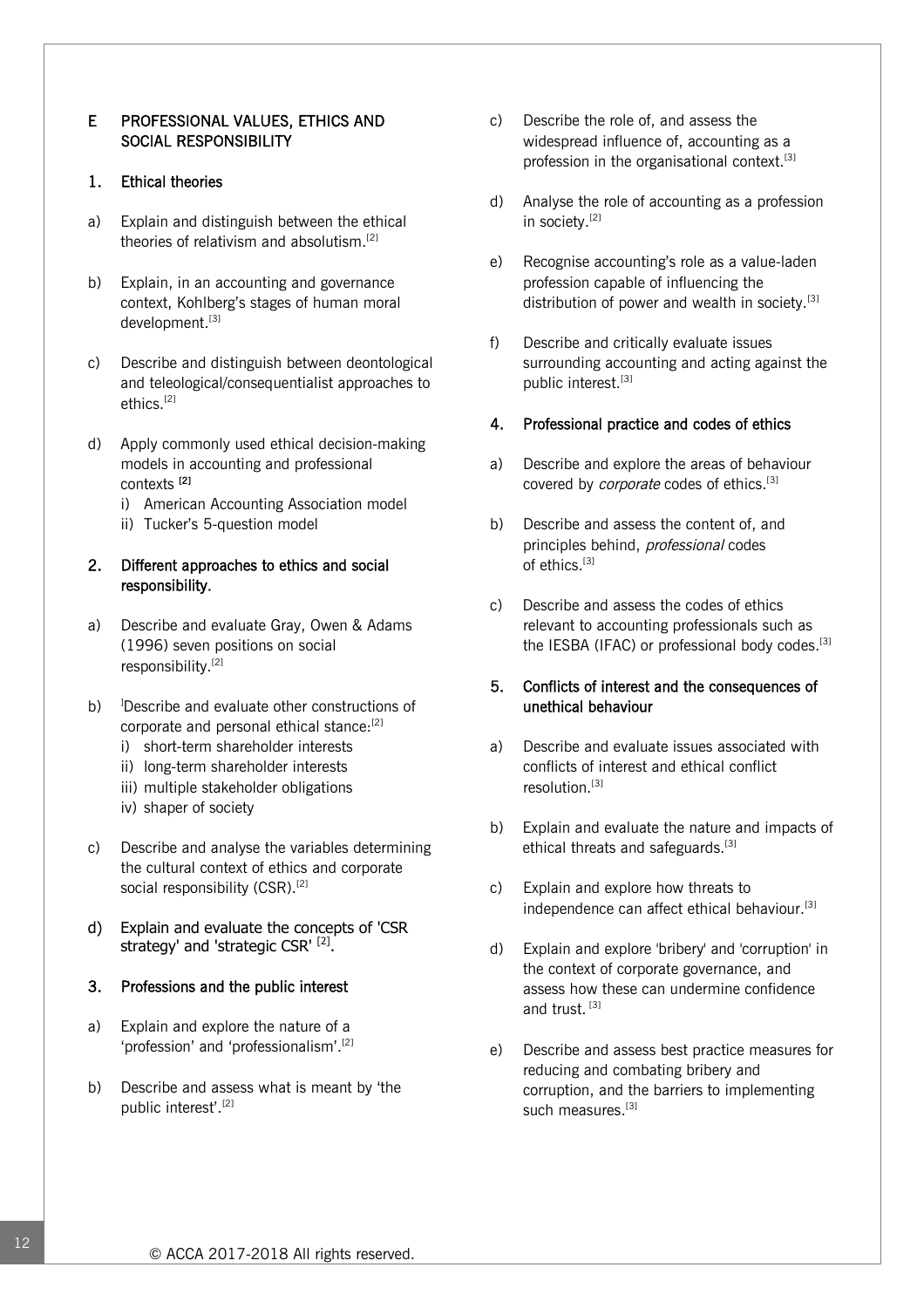#### 6. Ethical characteristics of professionalism

- a) Explain and analyse the content and nature of ethical decision-making using content from Kohlberg's framework as appropriate.[2]
- b) Explain and analyse issues related to the application of ethical behaviour in a professional context.[2]
- c) Describe and discuss 'rules based' and 'principles based' approaches to resolving ethical dilemmas encountered in professional accounting.<sup>[2]</sup>

### 7. Integrated reporting and sustainability issues in the conduct of business

- a) Explain and assess the concept of integrated reporting and evaluate the issues concerning accounting for sustainability (including the alternative definitions of capital:.<sup>[3]</sup>
	- (i) Financial
	- (ii) Manufactured
	- (iii) Intellectual
	- (iv) Human
	- (v) Social and relationship
	- (vi) Natural
- b) Describe and assess the social and environmental impacts that economic activity can have (in terms of social and environmental 'footprints' and environmental reporting)).[3]
- c) Describe the main features of internal management systems for underpinning environmental and sustainability accounting such as EMAS and ISO 14000.<sup>[1]</sup>
- d) Explain and assess the typical content elements and guiding principles of an integrated report, and discuss the usefulness of this information to stakeholders.<sup>[3]</sup>
- e) Explain the nature of social and environmental audit and evaluate the contribution it can make to the assurance of integrated reports.<sup>[3]</sup>